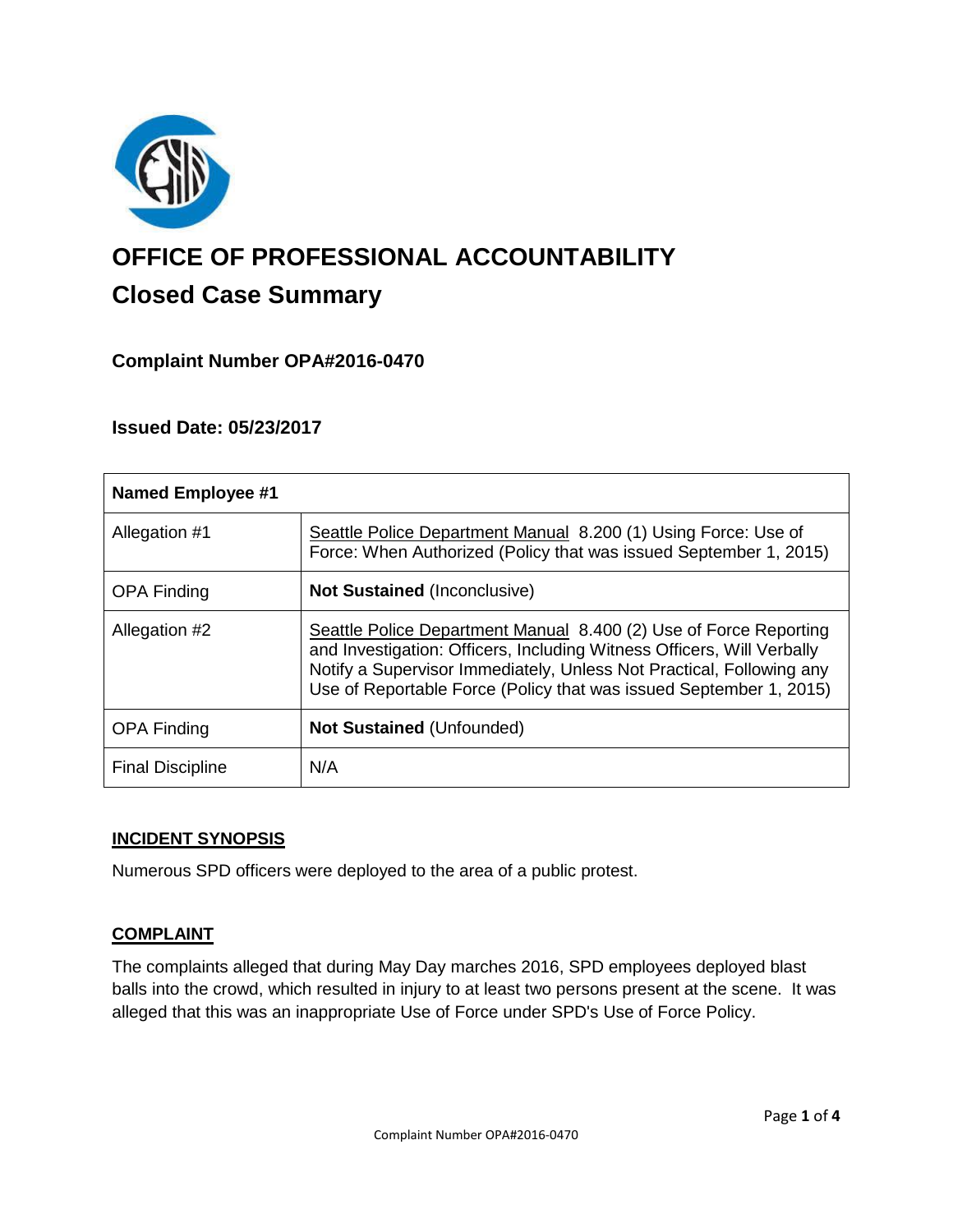## **INVESTIGATION**

The OPA investigation included the following actions:

- 1. Review of the complaints
- 2. Review of Use of Force documents
- 3. Review of independent video captures
- 4. Search for and review of all relevant records and other evidence
- 5. Interviews of SPD employees

## **ANALYSIS AND CONCLUSION**

Four different individuals filed complaints with OPA regarding the use of so-called "blast balls" by unknown SPD officers on May 1, 2016. An additional member of the community was contacted by OPA regarding an injury he reportedly received as a result of an officer's use of a blast ball that same day. However, this person chose not to become a complainant in this matter.

The events of the late afternoon and early evening on May 1, 2016, followed a somewhat familiar pattern. A public demonstration began in Westgate Park near the intersection of Fourth Avenue and Pike Street in downtown Seattle. Several hundred demonstrators gathered and engaged in a variety of "free speech" activities protected by the First Amendment to the United States Constitution. Numerous SPD officers were deployed in the area. Some officers were on bicycles, others on foot and still others in a variety of vehicles both stationary and mobile in the area. The actions of the officers were being supervised and directed by sworn SPD supervisory personnel. An Assistant Police Chief had overall command of the incident. Some of the SPD officers were equipped with blast balls, in addition to the usual use-of-force tools available to SPD officers.

Blast balls are small, round rubberized devices that fit in an officer's hand and are designed to be either rolled or tossed at a target. The device operates somewhat like a hand grenade. It has a metal "handle" at the top of the device that includes a lever or "spoon" that, when moved from one position to another, activates a detonator. The detonator is designed to explode several seconds after the spoon is moved. When the detonator explodes, the metal handle separates from the round rubber body of the blast ball and flies several feet away from the blast ball. The detonator also ignites a fuse inside the blast ball that then causes an explosive charge within the blast ball to detonate. This detonation forces the two halves of the rubber blast ball to come apart and a loud explosive bang and flash of bright light is emitted. Some blast balls are also loaded with pepper powder which is dispersed by the force of the explosion and causes painful but temporary irritation of the eyes, nose, mouth and mucous membranes of those who come in contact with it. According to SPD training materials, blast balls are designed to cause a sense of "anxiety and fear" in those nearby to where they detonate, thus prompting them to disperse or move away from the point of detonation.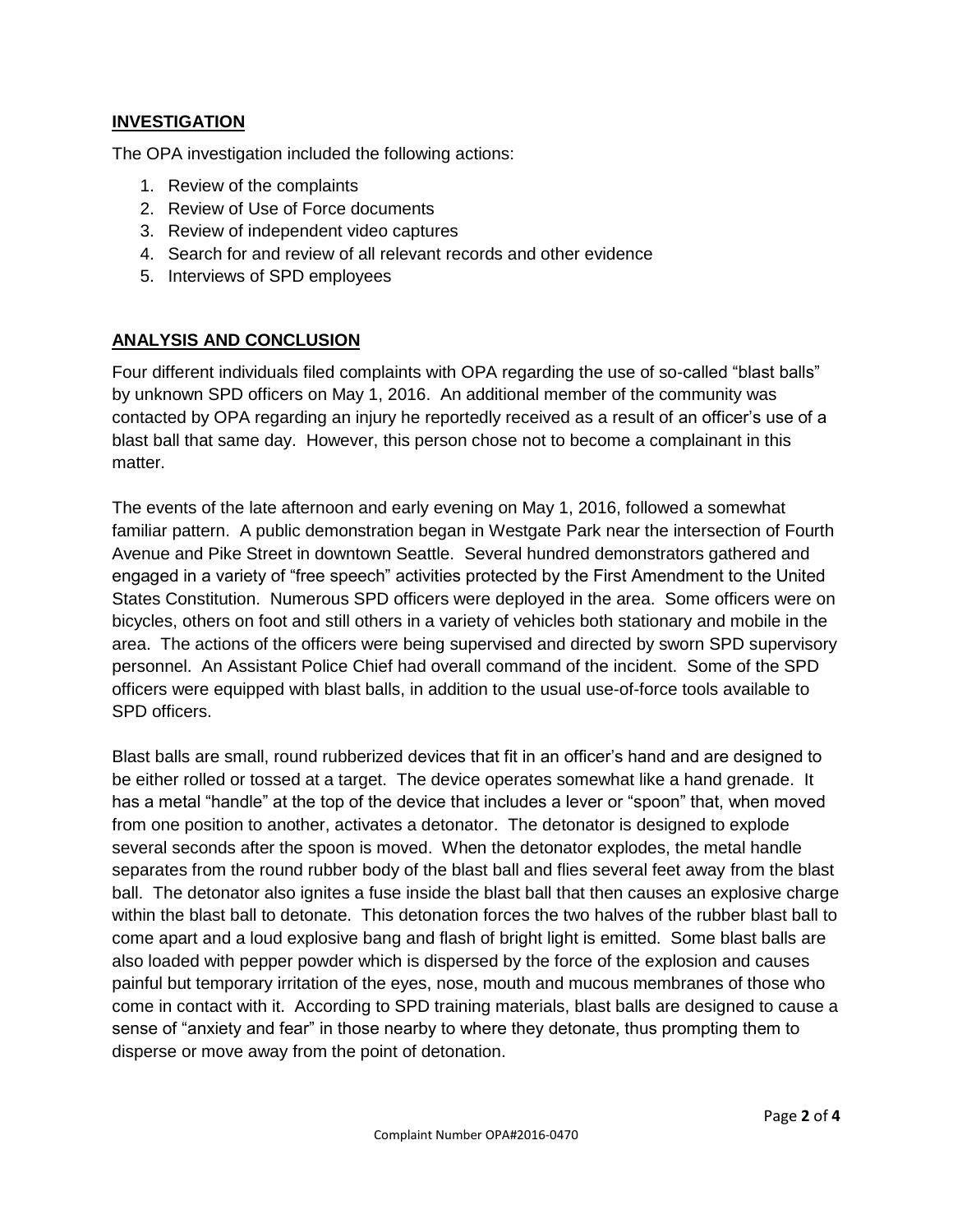OPA's investigation into the complaints regarding blast ball use during this incident showed that a total of 28 blast balls were deployed by SPD officers at that time. It should also be noted that officers from neighboring agencies were also present in the area during this event under mutual aid agreements between SPD and those agencies. The evidence from the OPA investigation ruled out any blast ball use by officers from the mutual aid agencies.

SPD policy requires every officer who deploys (detonates) a blast ball to report that use to a supervisor and complete a use-of-force statement. The statement must explain the circumstances that the officer's use of the blast ball and the officer's reasons for using any force in that situation and, in particular, that particular force device. In most situations, officers who use reportable force complete their report and turn it into their direct supervisor who reviews it for completeness and then passes it to the next highest level of supervision for review and approval. The entire reporting, review and approval process normally takes two to four weeks. In the case of large-scale operations, such as the events on May 1, 2016, where multiple officers used reportable force, SPD assigns a lieutenant and one or more sergeants to receive all use of force reports from officers and then to review the reports and send them up the chain of command for approval. In this event, the volume of force reports was such and the sheer volume of available audio, video, photographic and physical evidence was such that the force reporting, review and approval process took over four months to complete.

Due to limited resources and an already full case load of complaint investigations, OPA decided to suspend its investigation into the complaints about the use of blast balls on May 1, 2016, until SPD had completed its own internal review process. This decision enabled OPA investigators and supervisors to rapidly and efficiently review the full scope of evidence, reports and management reviews collected by SPD. Timeliness is crucial in OPA investigations because the collective bargaining agreements between the City and the unions representing sworn employees restrict the Department's ability to impose discipline if the named employee is not notified of planned discipline within 180 days of the filing of a complaint. In this particular investigation with only about 60 days remaining in the 180-day deadline, OPA assigned an investigator full-time to work on the case once SPD had completed its force investigation and review process. The OPA investigation was completed, reviewed by OPA management (including the OPA Director), and submitted to the OPA Auditor before the expiration of the 180 day time limit. By that time, the OPA Director had determined there was insufficient evidence to recommend any sustained findings arising from this investigation.

The complaints filed with OPA regarding the use of blast balls on May 1, 2016, alleged that some deployments of the devices were made without necessity or reasonableness, were improperly and unreasonably thrown or rolled too close to people, and/or were excessive in that they caused injuries to those who were near where the devices detonated or exploded.

OPA reviewed all use of force statements submitted by officers who reported deploying one or more blast balls, along with the investigative reports and reviews completed by the sergeants, lieutenant and Captain assigned to investigate and review these force deployments. OPA also reviewed all digital (including video) and other evidence collected by SPD as part of its own